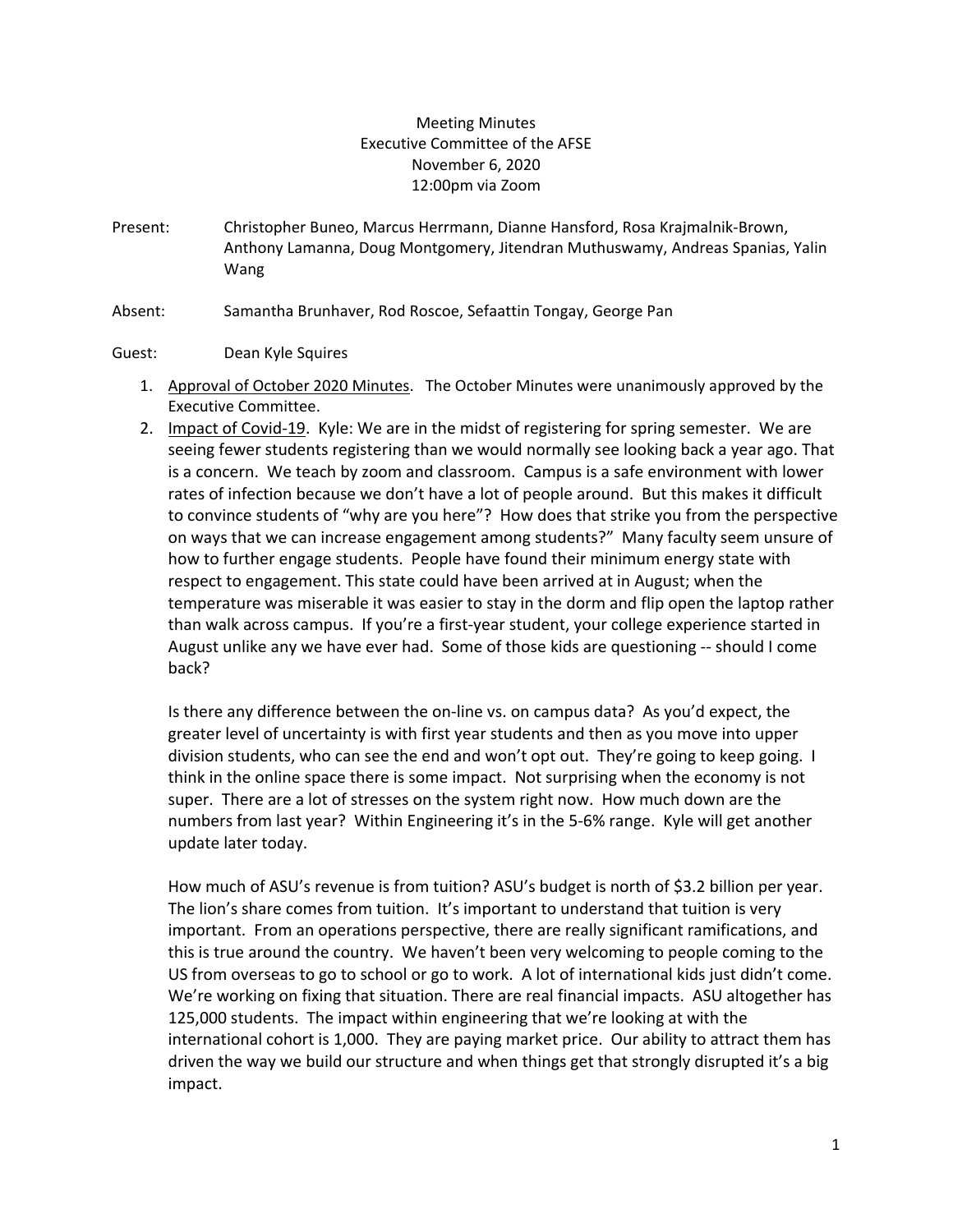Do we have an idea of why people are not coming back? We've always had competition with the community colleges. Students can pay less for their first two years at the community college. What's our value proposition? On campus offers the energy, connecting within groups, ventures, involvement in research. They came to be with friends and make friends. Without these experiences, community college comes out ahead. Will we be able to make up for the lack of in-person/face-to-face experience? We aren't there yet. This is why we need to step up.

Do you know what the split is between the lower of the first two years and the upper division? No. the numbers are shifting a lot and that's why it's getting a lot of attention. To just let things go we end up in not a very good spot come spring. We're trying to hire faculty, trying to do things to advance this place and you need some things in order to do that.

How can faculty through their instruction increase engagement? Does it have to be through their instruction? Chris in SBHSE is having a town hall but first sent out a survey asking what they wanted to talk about. In most of the responses the students were fine with the classrooms. Where they were hurting was on the other side – social and other types of engagement. Tony in SSEBE asked about whether field trips would continue. They build a lot of their teaching around construction site visits. Kyle will have to get back to him on that. Another way to increase engagement is through field trips – gets groups together. Kyle is going to have his ASU 101 group walk labs. Kyle will provide guidance on the range of activities. Jit in SBHSE commented that just being on campus makes a big difference. Perhaps there might be a socially distant mixer or something similar. There are also outdoor classrooms available for the Spring. Tony reported on a construction alumni forum designed to do things with students. They had a social mixer over zoom with over 60 students attending and gave prizes. They want to do it again. Getting alumni involved would be helpful. Kyle says we can also do things through the career center. For the most part, the way we deliver classes working well enough. We should continue to improve how we do it. It's more about what happens outside: mixer, field trip, and lab tours.

We're also trying to craft some optional messaging for faculty because I think we're going to be asking faculty to create some excitement for enrolling in the spring. The instructor for the spring continuing course could visit your class to create some excitement about the course. Another idea would be to crowd source ideas from students. Each of you all give me 2 ideas -- we'll take some of the best ones and put them into practice and also communicate to the students before the end of this term.

Is there a way to know who of our students has registered? Kyle says yes but it needs structure. It needs to be determined how we can best organize that so we don't flood our advising staff with additional requests for information. Once the syllabi for spring classes are ready, that's the opportune moment for the instructor to push the note out.

An example on The Research Experience for Undergrads (REU). That's our value proposition and it comes back to the remark made about the community colleges. That's not within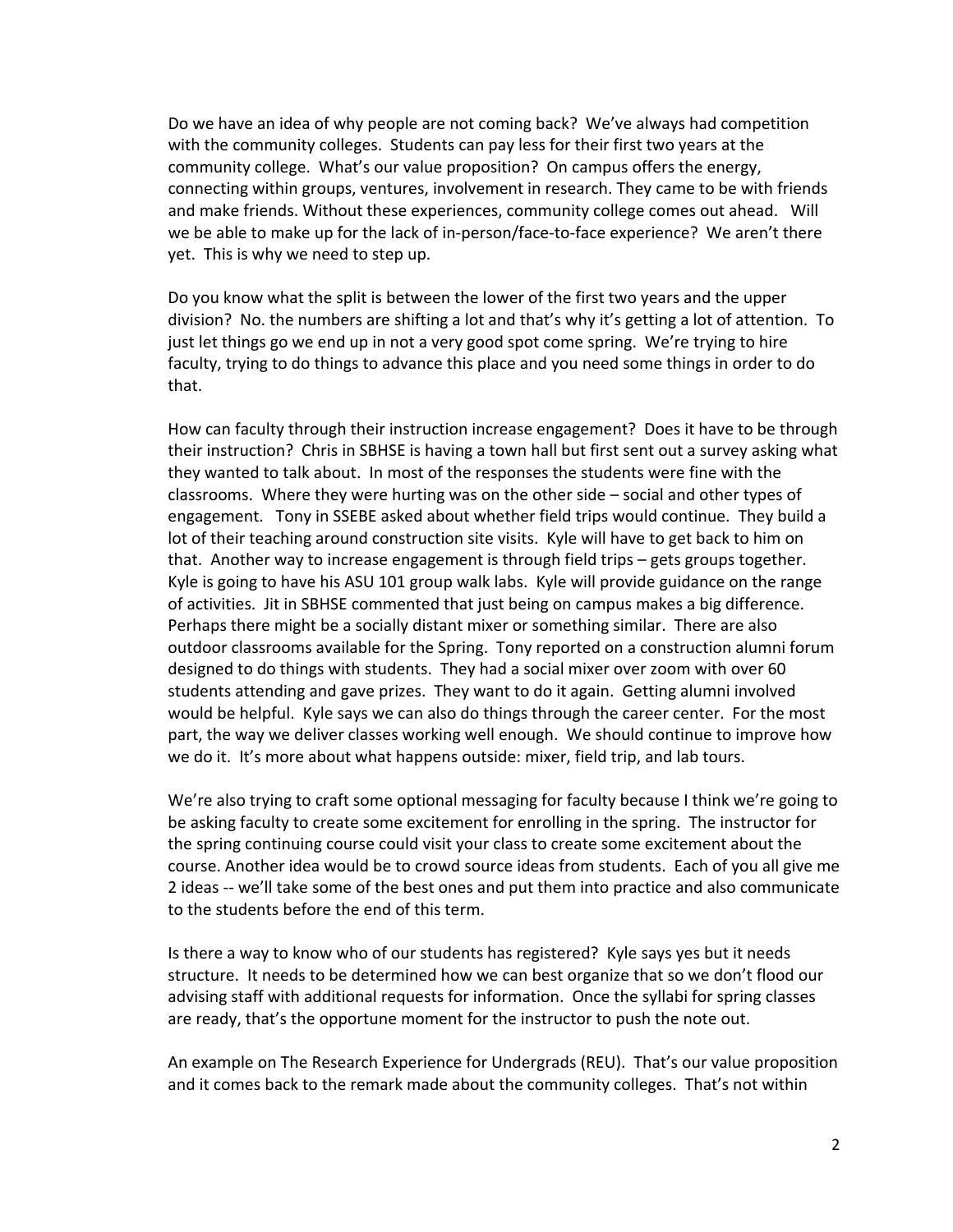their domain. That's why we get kids to come. It's things that are outside the classroom and we just need to tee up as many of those that make sense and do that.

Students who live on campus will self-assemble, form study groups, have their peers that they work with and go to classes with. That's clearly more difficult now. Do you think it's useful for faculty to encourage that and here is a mechanism that they could use -- zoom, other apps that they're savvier on? Dianne in CIDSE had a student complain that she was lonely, so Dianne suggested an app used by students within her informatics classes. The student tried it and was happier.

Engineering jobs are there and they are paying well. We have to find a clever way to get that message out. Starting engineering salaries are 90% higher than the state of Arizona average. Fender Guitar is in Scottsdale being run by our engineers.

Kyle – as you reflect on these ideas -- a unit town hall, lab engagement and social hour -- put those to practice. It will build momentum over time.

New Economy Initiative. A report by Dean Squires following a meeting with his board. The topic was to discuss the request by the Arizona Board of Regents for investment. That proposal is called the New Economy Initiative. It's a literal proposal (a public document) from the Board of Regents for investment in each of the three initiatives for a new economy of the future, future companies, etc. We did this last year. We were heading for funding in the spring; COVID disrupted everything. We're back at it. What do we want to do? Expand capacity – add faculty to the infrastructure; connect faculty research into the community, into companies to create shorten path between discovery and practice; add in infrastructure – classrooms, technology, teaching support for upscaling and rescaling the workforce. This is the same as last year. What's changed? This is what's happened over the past year. We're big enough now where companies are influenced by the Fulton Schools when they make decisions about relocating. We're actually involved; I get asked about it; I'm involved in recruitment. We're not the only reason companies come but we're a big factor. They're doing it because of our proximity to talent. Zoom is here, Infosys. Our request is 3 things – money for hiring faculty, money for science and tech centers and other investments in rescaling. The plan is to establish 5 science and technology centers. Actual places, faculty start-up companies, establish companies in proximity, accessing tools, growing talent providing opportunities for students as a way to accelerate economic growth in these sectors.

Part of the way to get the aerospace industry back on its feet will be to stand up advanced manufacturing in a more significant way. Aerospace is hurting. Automation, robotics, 3-d printing. That's something we're seeking investment in. The center of gravity of that center would be likely be the East Valley at Poly Campus.

Other themes include energy and human performance. This conversation has started over the past couple of months. Because the STC's are still conceptually framing, any reaction or criticism by the Executive Committee would be extremely helpful. EC members could send Kyle any feedback on industries both local and distant.